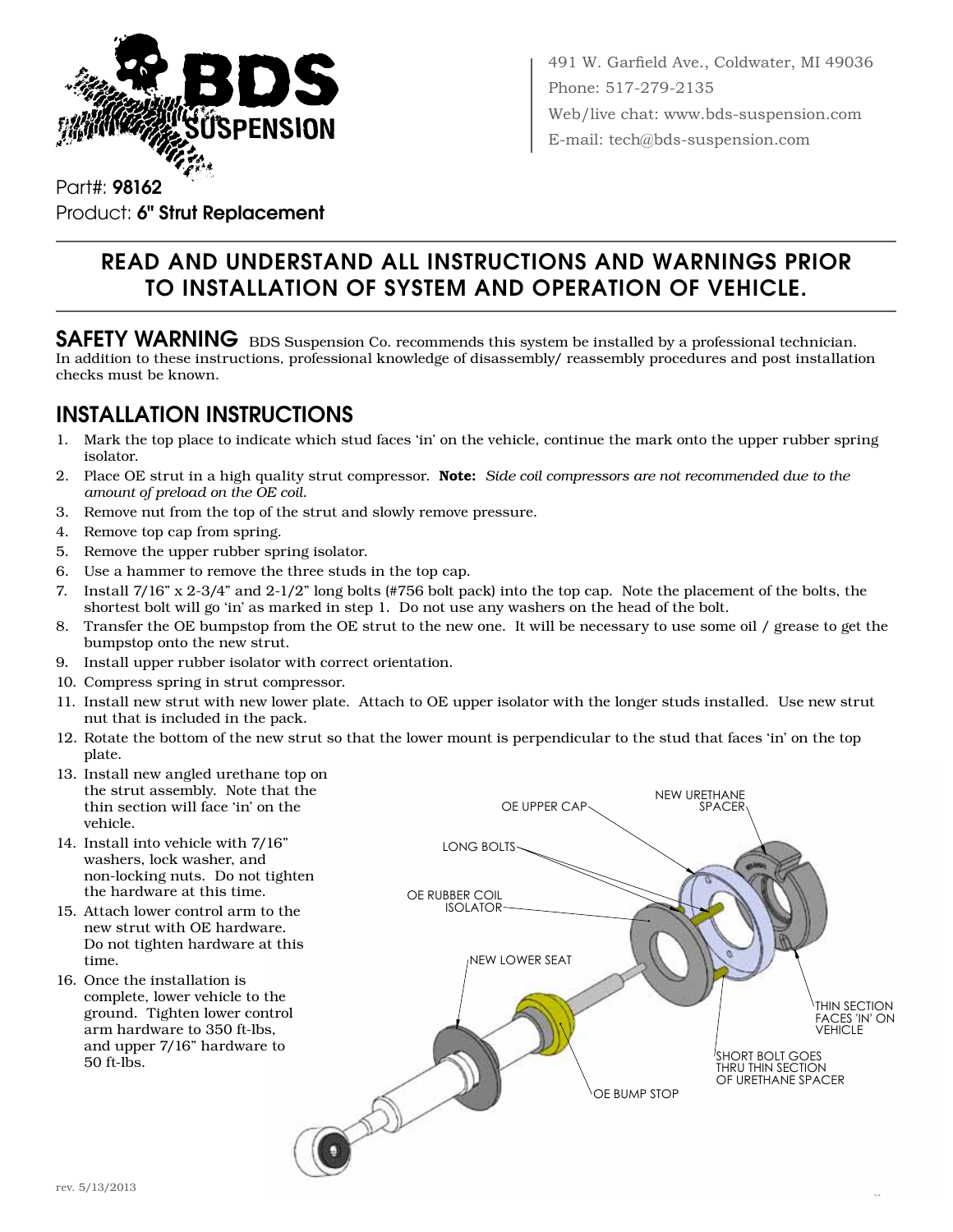| <b>PARTS LIST</b> |                  | 15                                               | 1         | $0.750 \times 0.090 \times 2.950$ Sleeve |                                          |
|-------------------|------------------|--------------------------------------------------|-----------|------------------------------------------|------------------------------------------|
| Part #            | Qty              | Description                                      | 01187     | 1                                        | Weld-in Plate                            |
| 01178             | 1                | Steering Knuckle - Standard                      | M02096-RB | $\overline{2}$                           | Polyurethane Bump Stop                   |
| 01179             | $\mathbf{1}$     | Steering Knuckle - Standard                      | 02102     | $\overline{2}$                           | Sway Bar Link Bracket                    |
| 01183             | $\boldsymbol{2}$ | CV Spacer - Standard                             | 911109    | $\boldsymbol{2}$                         | Sway Bar Link                            |
| 568               | $\mathbf{1}$     | Bolt Pack - CV Spacer - Standard                 | SB35BK    | $\boldsymbol{2}$                         | Sway Bar Link Bushing                    |
|                   |                  | $10$ mm-1.5 x 70mm bolt<br>1                     | SB26BK    | 4                                        | Stem Bushing                             |
|                   |                  | 12<br>10mm washer                                | 117300007 | 4                                        | <b>Stem Washer</b>                       |
| 02332             | $\overline{2}$   | Weld-on Steering Stop                            | 54587     | $\boldsymbol{2}$                         | $0.750 \times 0.090 \times 1.575$ Sleeve |
| <b>OR</b>         |                  |                                                  | 422       | 1                                        | Bolt Pack - Rear Bump Stop               |
| 02150             | 1                | Steering Knuckle - Narrow Track                  |           | $\overline{4}$                           | $3/8$ "-16 x 1-1/4" bolt                 |
| 02151             | 1                | Steering Knuckle - Narrow Track                  |           | 4                                        | 3/8"-16 prevailing torque nut            |
| 02329             | 2                | CV Spacer - Narrow Track                         |           | $\boldsymbol{4}$                         | 3/8" USS washer                          |
| 578               | $\boldsymbol{l}$ | Bolt Pack - CV Spacer - Narrow Track             | 539       | 1                                        | Bolt Pack - Main                         |
|                   |                  | 12<br>$10$ mm-1.5 x 50mm bolt                    |           | 2                                        | $5/8$ "-11 x 6" bolt                     |
|                   |                  | 12<br>10mm washer                                |           | $\boldsymbol{2}$                         | $5/8$ "-11 x 5" bolt                     |
|                   |                  | 2<br>$14$ mm-1.5 x 100mm bolt                    |           | $\boldsymbol{4}$                         | 5/8"-11 prevailing torque nut            |
|                   |                  | $\overline{2}$                                   |           | 6                                        | $1/4$ "-20 nylock nut                    |
| 02330             | 2                | 14mm washer<br>Brake Line Bracket - Narrow Track |           | 6                                        | Wire Clamps                              |
|                   | $\mathbf{1}$     |                                                  | 02319     | 1                                        | Front Skid Plate                         |
| 02190             |                  | Front Crossmember<br>Rear Crossmember            | 01196B    | 2                                        | Rear Bump Stop Extension                 |
| 02191             | 1                |                                                  | 342701    | $\mathbf{1}$                             | Loctite                                  |
| 02192             | 1                | Differential Bracket (pass)                      | 099000    | 6                                        | Zip Tie                                  |
| 02193             | $\mathbf{1}$     | Crossmember Support Tube                         |           |                                          |                                          |
| 02194             | 1                | Differential Skid Plate                          |           |                                          |                                          |
| 02196             | $\boldsymbol{2}$ | <b>Torsion Bar Bracket Spacer</b>                |           |                                          |                                          |
| 02197B            | 1                | Torsion Bar Bracket (drv)                        |           |                                          |                                          |
| 02198B            | 1                | Torsion Bar Bracket (pass)                       |           |                                          |                                          |
| 02199             | $\boldsymbol{2}$ | <b>Bump Stop Bracket</b>                         |           |                                          |                                          |
| 01185             | 1                | Differential Bracket (drv)                       |           |                                          |                                          |

3624RB 2 Bushing - Differential Bracket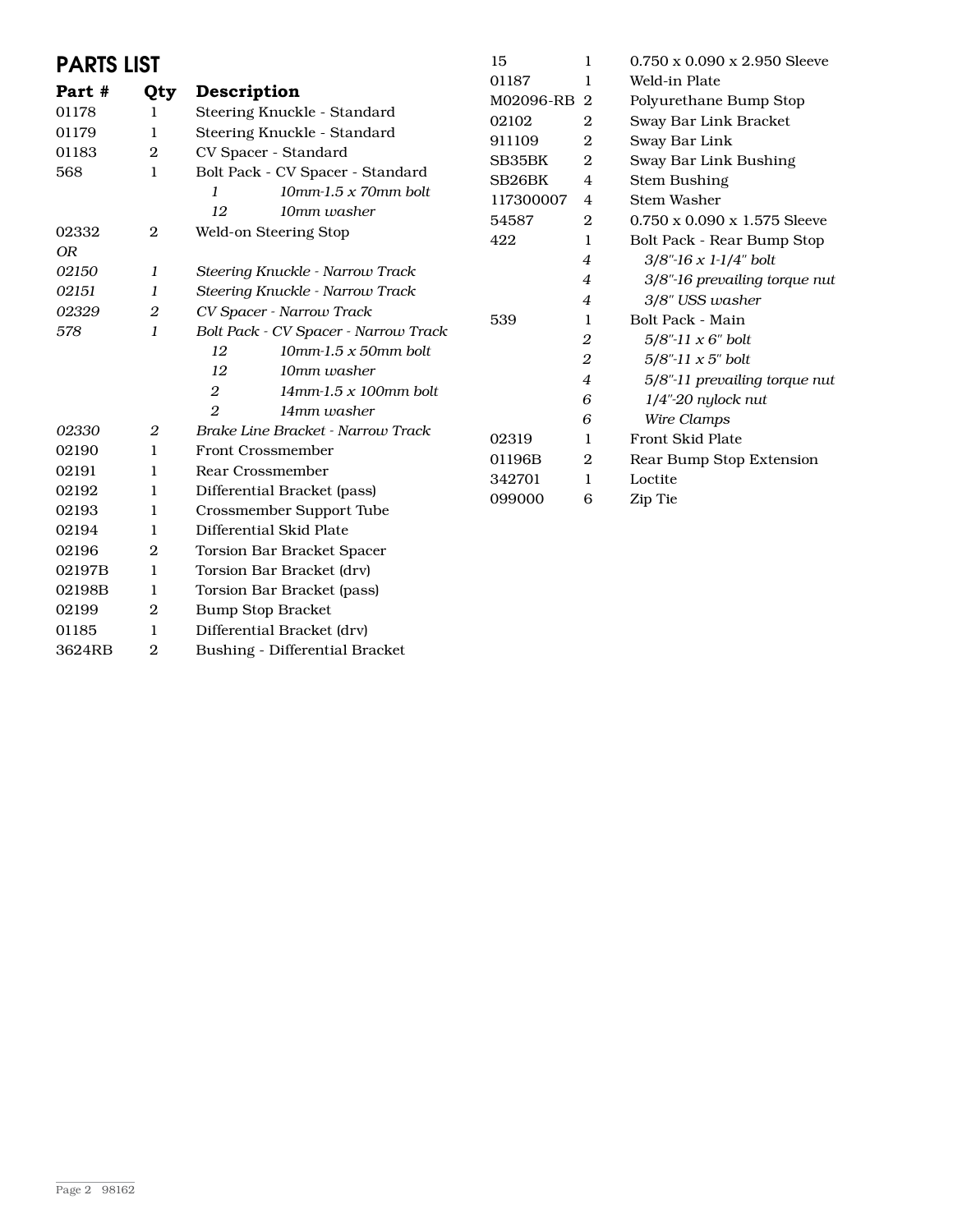### INSTALLATION INSTRUCTIONS

1.

## Notice to Dealer/Installer

These instructions, the warning card, and included decals must be given to the owner of this BDS Suspension product.

For questions, technical support and warranty issues relating to this BDS Suspension product, please contact your distributor/installer before contacting BDS Suspension directly.

#### **Sold/Installed by:**